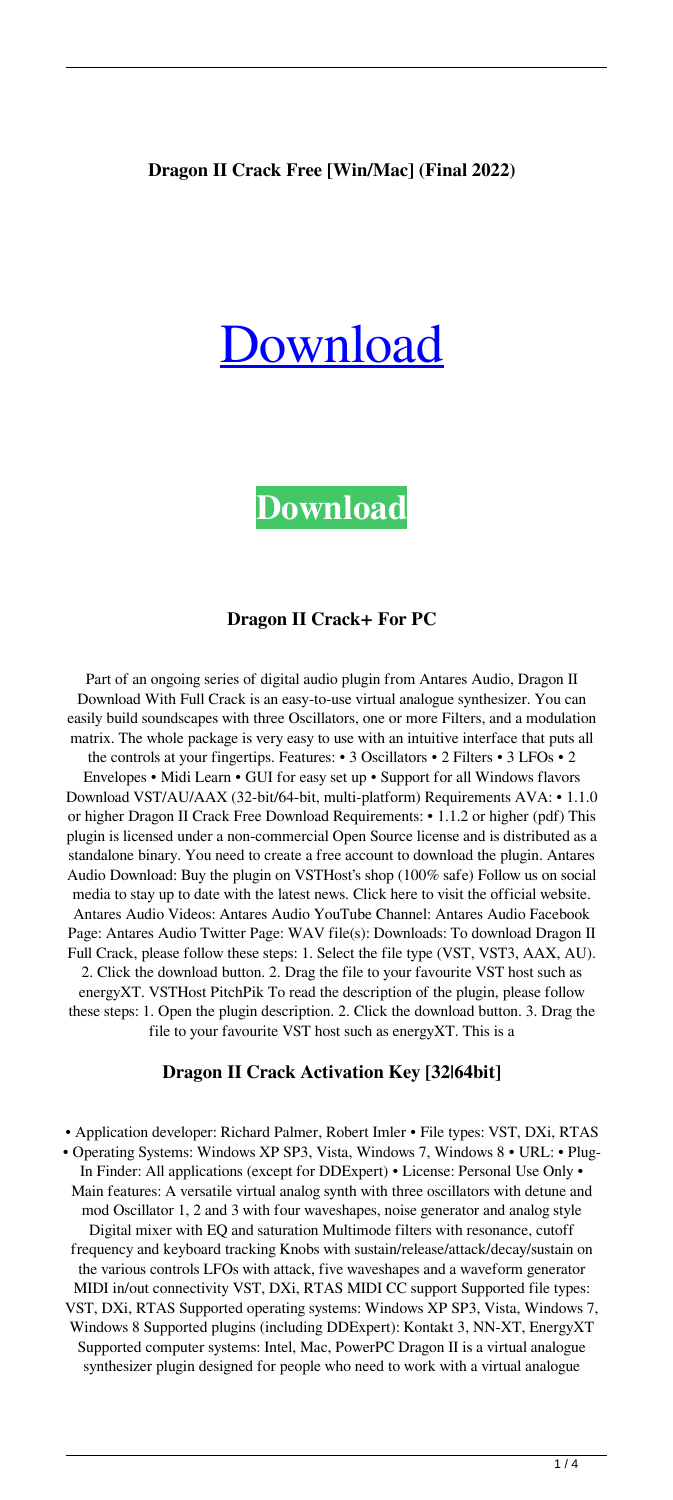synthesizer but do not want to use a standalone instrument. Although it was developed with the intention of being a standalone instrument in mind, it is primarily a VST plugin and can be used with both a DAW and a VST host. The package comes with an instructional PDF manual in which users can find information about the audio plugins used. The software is compatible with Windows XP and higher, and the free plugin registration is valid for one year. Dragon II comes with an extensive feature set. It offers three independent oscillators with detune, a variety of synth sounds, a digital mixer, a high-quality multimode filter, and a multimode effects section with resonance, cutoff, and keyboard tracking. A fully featured interface is provided in which users can adjust all necessary parameters. Apart from a digital mixer, a multimode filter, and a high-quality effects section, this plugin also includes a powerful multimode oscillator section with analog-style waveshapes, modulation, LFOs, and MIDI learning. A high-quality envelope has also been added to the plugin. It 81e310abbf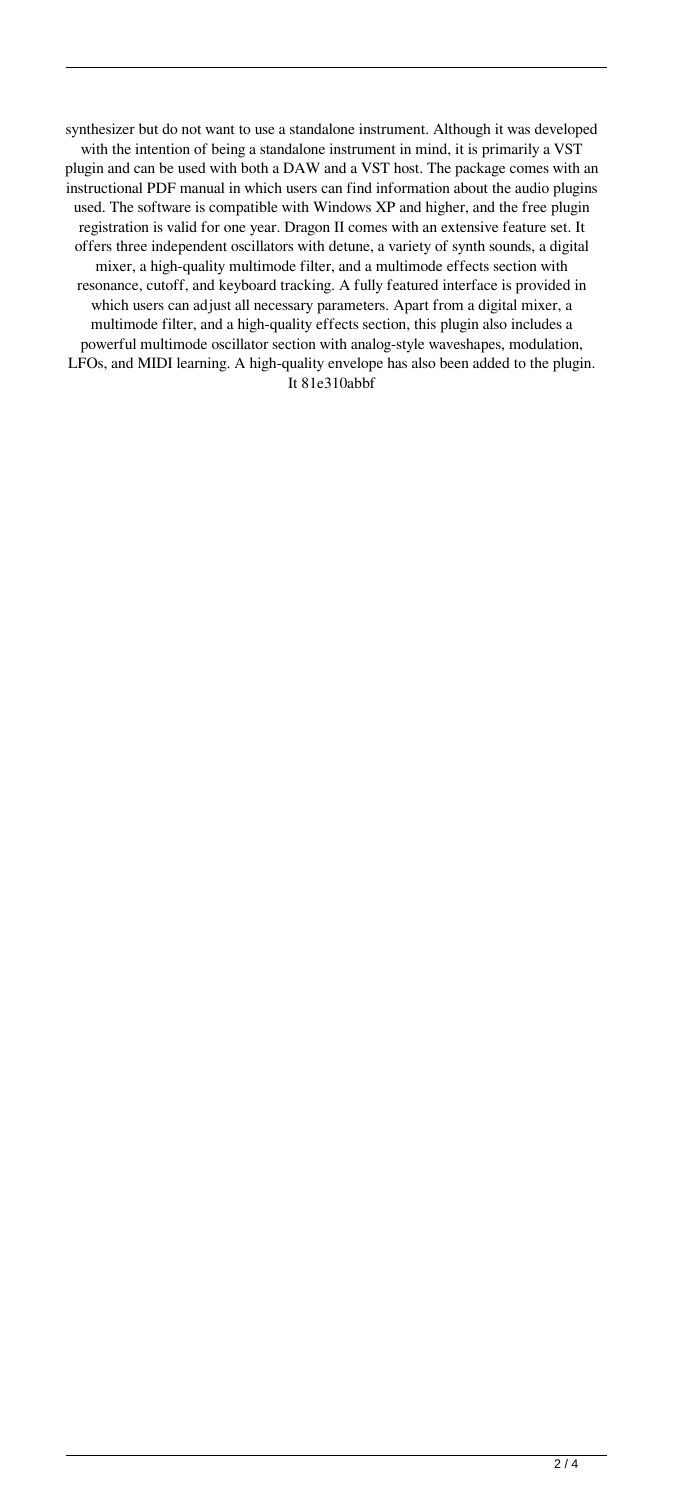## **Dragon II PC/Windows**

Weight: 3,48 MB Width: 3.86 MB Ajex Free MIDI Learn VST Plugin is an easy-touse VST MIDI and MIDI Learn plugin that allows you to load, save and manage MIDI Learn (.mlt) files. This version is now Open-Source, meaning that you can inspect and edit its source code directly and use it in any way you want! While being Open Source, the plugin offers a convenient interface and several automation options for fast, easy and intuitive use. Key features: Import MIDI Learn.mlt Files Export MIDI Learn Files in.mlt Write and Edit.mlt Files with FamiTracker-like Interface Open MIDI files in the MIDImax plugin Connect to remote VST plugins for sending and receiving midi Automation modes for using and transforming midi Trackpad and Screen Mouse support Folders support MIDI keymapping with easy to use automation Extended midi channel support Allow to convert MIDI Output from VST plugin in text midi (so you can save midi message and see what they do) Audio and midi synchronization Email MIDI to other users with a MIDImax license This version is now Open Source! See for more information Ajex MIDI/Sysex Rewind Plugin is an easy-to-use VST MIDI and Sysex Rewind plugin that allows you to play and edit MIDI. This version is now Open-Source, meaning that you can inspect and edit its source code directly and use it in any way you want! While being Open Source, the plugin offers a convenient interface and several automation options for fast, easy and intuitive use. Key features: Import and Export MIDI with Sysex Rewind Edit MIDI with Sysex Rewind Open and Save MIDI with Sysex Rewind Synchronize multiple MIDI files The free version of this plugin is a "standalone" MIDI file converter, which means that it doesn't integrate with the Midiman Control Panel. What is the Main Difference between Ajex MIDI Plugin and Ajex Free MIDI Plugin? Ajex Free MIDI Plugin is FREE (Just like Midiman System) Ajex Free MIDI Plugin is a standalone application, which means that it doesn't integrate with the Midiman Control Panel. What does it mean to me? This means

## **What's New in the Dragon II?**

A plugin for Linux, Windows and Mac OS X, the Raspberry Pi. Virtual analogue synthesizer: Sound engine inspired by the Yamaha DX7. Features: - 3 oscillators for generating sound. - 3 LFOs for shaping the sound. - 3 filters for filtering the sound. - 3 Envelopes for generating an attack, a sustain, a release and a decay for each of the oscillators. - 3 Multimode filters. - 2 LFOs with a speed, a period and a depth modulation. - 3 Audio effect: Delay, Reverb, EQ. - Sound on/off control. - Pitch bend on/off control. - MIDI learn. - MIDI track. A collection of sounds - Oscillator 1: tri, stb, clp; Pan: -1/ +1/+2/ -3/ +3; Modulation Wheel: -1/ +1/+2/ -3/ +3; (S)W: sine, saw, triangle, square; Mix: attenuate between 0 and 1; Noise: 0/1. - Oscillator 2: tri, sna, snb, c; Pan: -1/ +1/+2/ -3/ +3; Modulation Wheel: -1/ +1/+2/ -3/ +3; (S)W: sine, saw, triangle, square; Mix: attenuate between 0 and 1; Noise: 0/1. - Oscillator 3: tri, sna, snb, c; Pan: -1/ +1/+2/ -3/ +3; Modulation Wheel: -1/ +1/+2/ -3/ +3; (S)W: sine, saw, triangle, square; Mix: attenuate between 0 and 1; Noise: 0/1. - LFO 1: mod range: -1/+1; Hz: 22/28/33/37/44/50/56/63; Width: sine/triangle/square/flat; Wave: sine/triangle/square; Mix: ratio; (S)W: sine/saw/triangle/square/flat. - LFO 2: mod range: -1/+1; Hz: 22/28/33/37/44/50/56/63; Width: sine/triangle/square/flat; Wave: sine/triangle/square; Mix: ratio; (S)W: sine/saw/triangle/square/flat. - LFO 3: mod range: -1/+1; Hz: 22/28/33/37/44/50/56/63; Width: sine/triangle/square/flat; Wave: sine/triangle/square; Mix